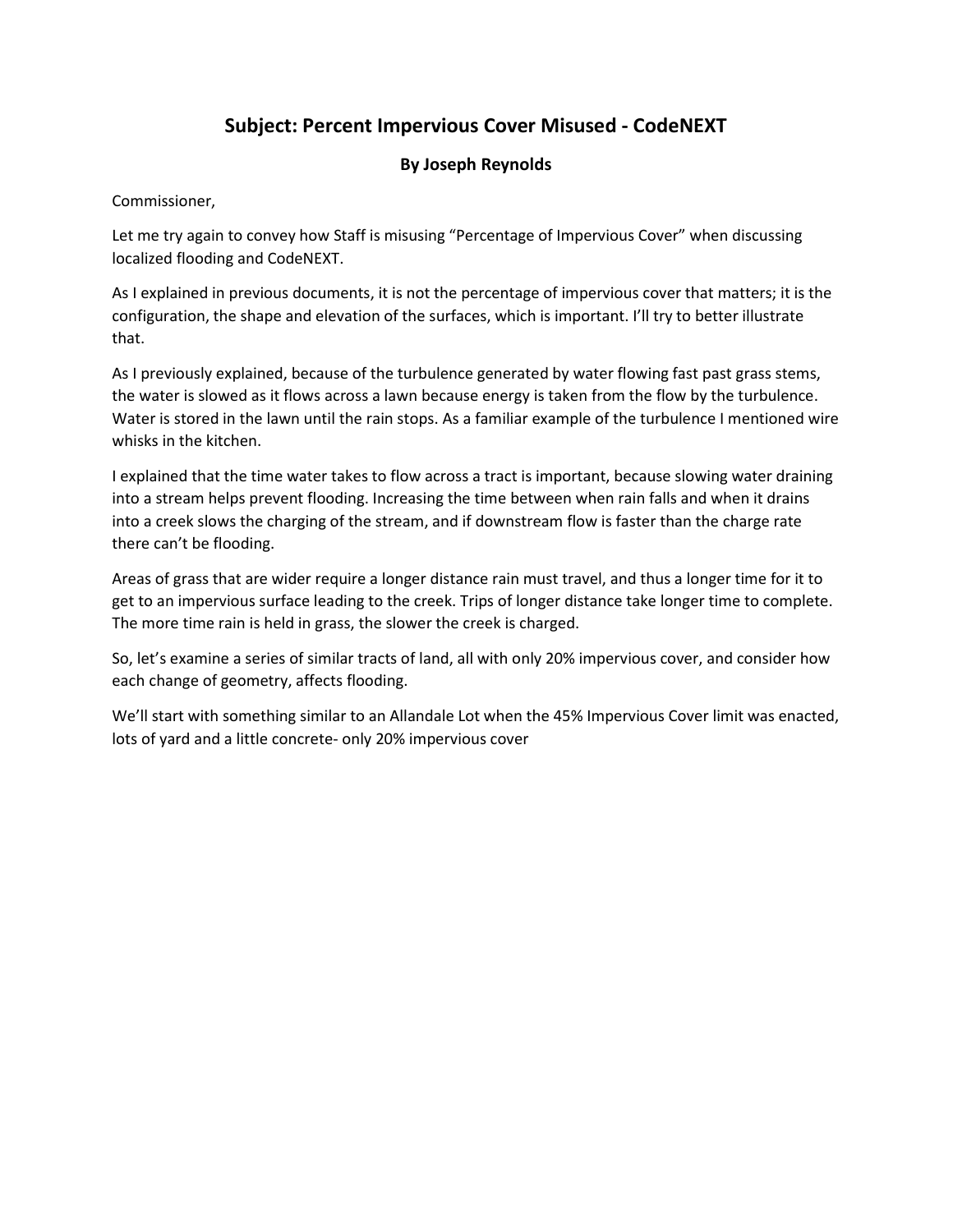

This is a lot 100ft wide and 50ft deep. No exactly an Allandale lot, but good enough for an example. In this first case there is a grass area 80ft x 50ft and a 20ft x 50ft concrete strip - like a big front yard with a driveway. So, 80ft + 20ft = 100ft. And 20ft of concrete divided by 100ft total width = 20% concrete.

Rain falling on the grass could drain downward or toward the concrete driveway. If we think of some water starting in the middle of the yard it could run downward 25ft [to the street?] or sideways 40ft to the driveway.

But, what if the lot was split? Just duplicated with the dimensions of the strips half as wide.

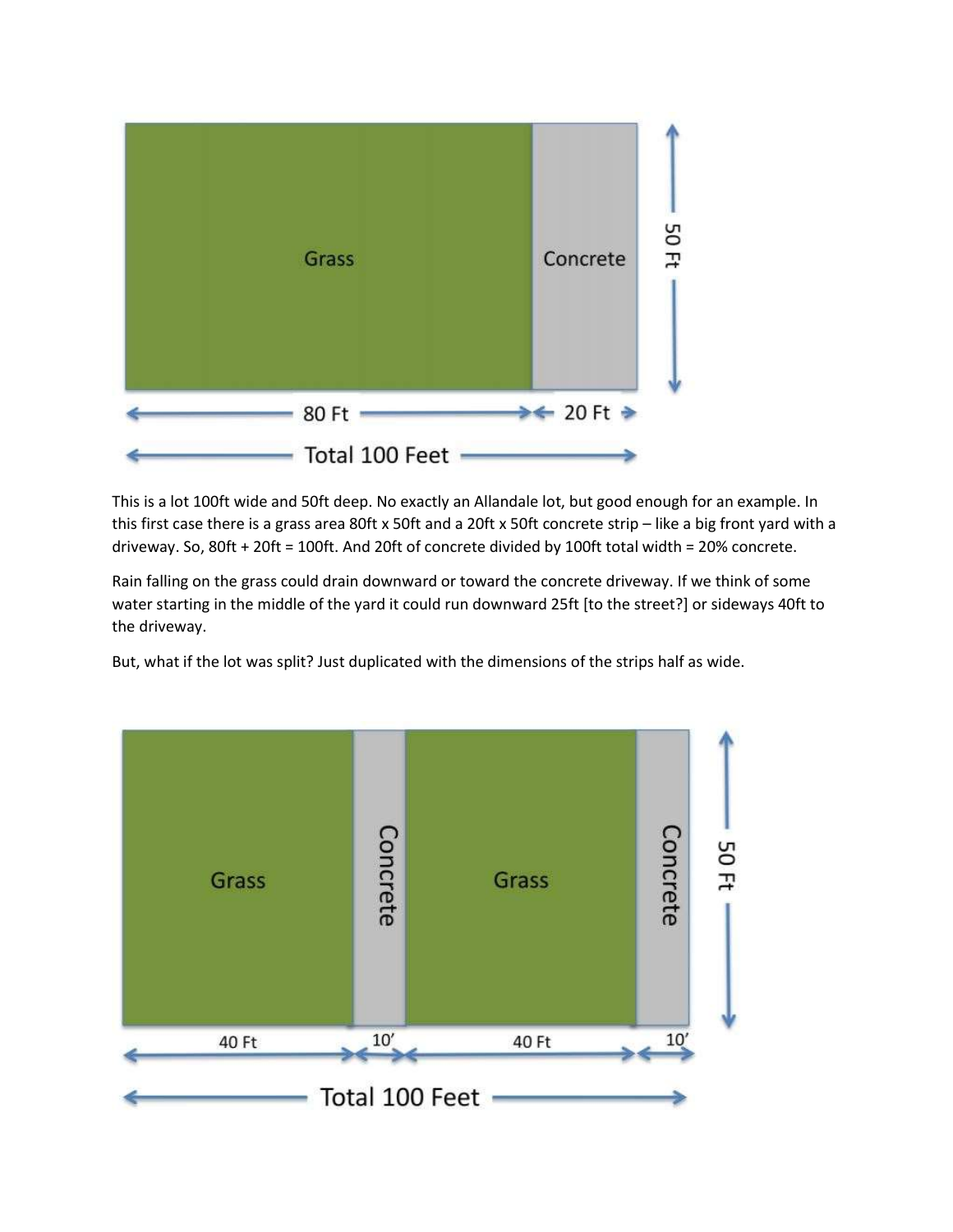We still have just 20% concrete. The percentage of impervious cover hasn't changed. But, starting in the middle of the grass area the distances have changed. Now the water can get to concrete by flowing only 20ft to the driveway. Less distance to travel, less time to concrete, faster to the creek.

Ok, what if we go for smaller lots again; as before splitting everything in half.

Now we're into townhouse conditions. Each sub-lot is 25ft wide, with a 5ft paved strip to drag the garbage to the street.

The rain falling into the middle of the grass must now only flow 10ft to get to a fast track to the creek. At each stage in the example the time to start filling the storm drains drops by a factor of two. There's the same amount of grass and concrete. The water flows at the same rate in the lawn; the grass effect is the same, but the time is half. The percent Impervious Cover hasn't changed. The geometry has changed. CodeNext encourages these types of small lots and does nothing to manage the holding time of the yards.



Hey, we can do this again.